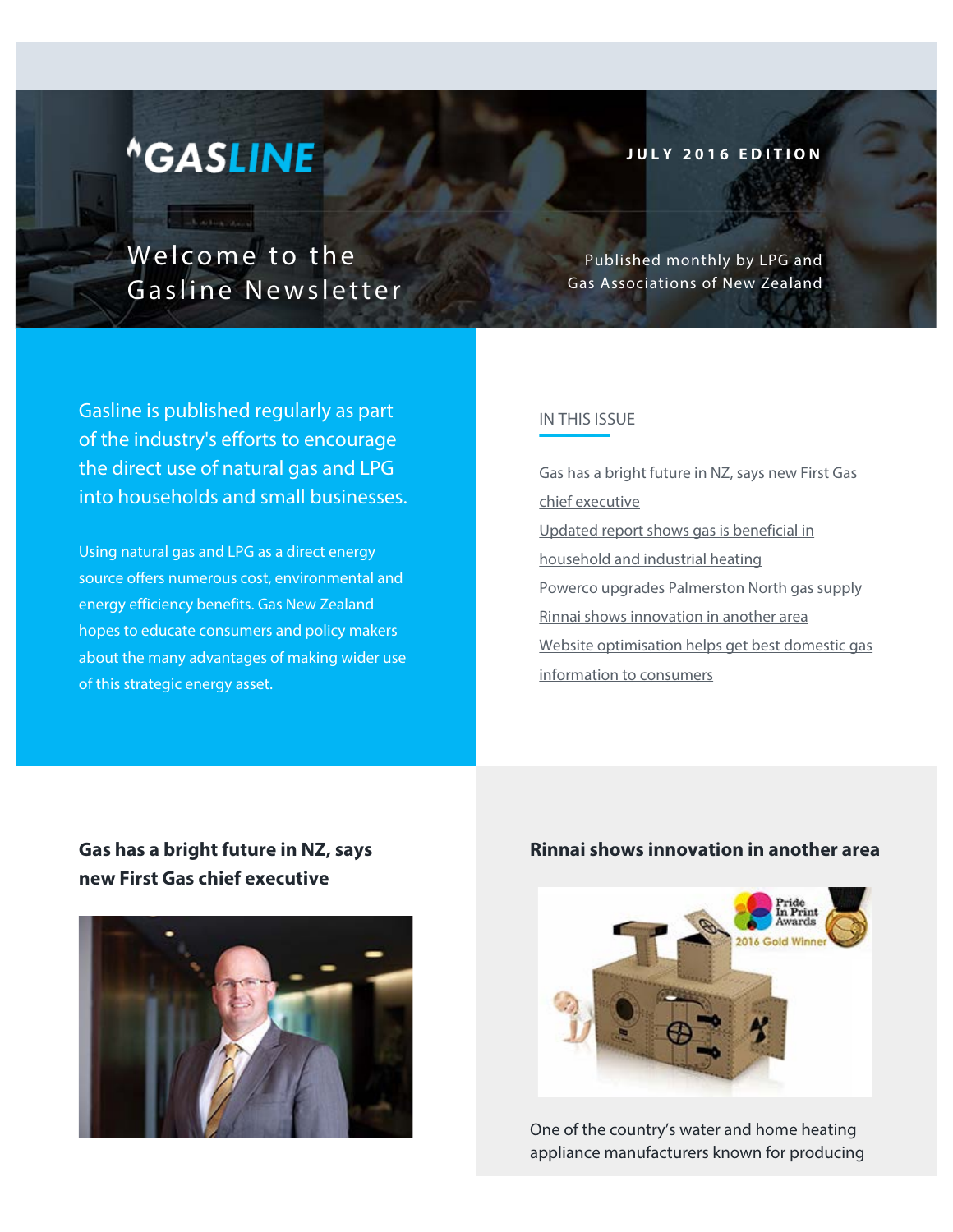*First Gas chief executive Paul Goodeve*

Paul Goodeve is excited to look after and grow one of the nation's most significant energy assets as the new chief executive of First Gas Limited.

Paul, who will be based in New Plymouth, has taken over the role from interim CEO Richard Krogh, who will stay on as a director on the board.

As an abundant, safe energy source, Paul says gas has a bright future in New Zealand.

#### [Read more](http://www.lpga.co.nz/first-gas-chief-executive-starts.php)

efficient heating solutions, has proven that its cap has more than one feather in it.

Rinnai won three golds at the recently-held Pride In Print Awards for its new gas fireplace packaging, which was shaped as a cardboard submarine.

The company teamed up with Auckland-based Logan Brooke Communications and APC.Innovate to produce the underwater vessel, complete with periscope.

Since 1993, the Pride In Print Awards has been held annually to raise quality levels in the New Zealand printing industry and to assist winners to achieve commercial advantage.

#### [Read more](http://www.lpga.co.nz/rinnai-shows-innovation-in-another-area.php)

# **Updated report shows gas is beneficial in household and industrial heating**

Gas continues to provide a competitive energy choice for the home and industrial heat applications, according to an updated [Consumer Energy Options report](http://gasindustry.co.nz/about-us/news-and-events/events/release-of-consumer-energy-options-in-new-zealand-2016-update-by-simon-coates/).

Commissioned by the Gas Industry Company, the report was produced to guide consumer energy decision-making.

Covering both households' water and space heating and industrial heating, the report reviews the pros and cons of gas and LPG.

#### [Read more](http://www.lpga.co.nz/updated-report-shows-gas-is-beneficial-in-household-and-industrial-heating.php)

**Powerco upgrades Palmerston North gas supply**

# **Website optimisation helps get best domestic gas information to consumers**

Search engine optimisation will help make the Beauty of Gas website the number one site for domestic gas information in New Zealand.

The Gas for NZ committee enlisted the help of a website optimisation company to run tests on the Beauty of Gas website.

The tests showed what people were searching for, what they clicked on, and how long they stayed on different pages.

The findings will determine what will get published and how the website can be developed for best use.

[Read more](http://www.lpga.co.nz/website-optimisation-helps-get-best-domestic-gas-information-to-consumers.php)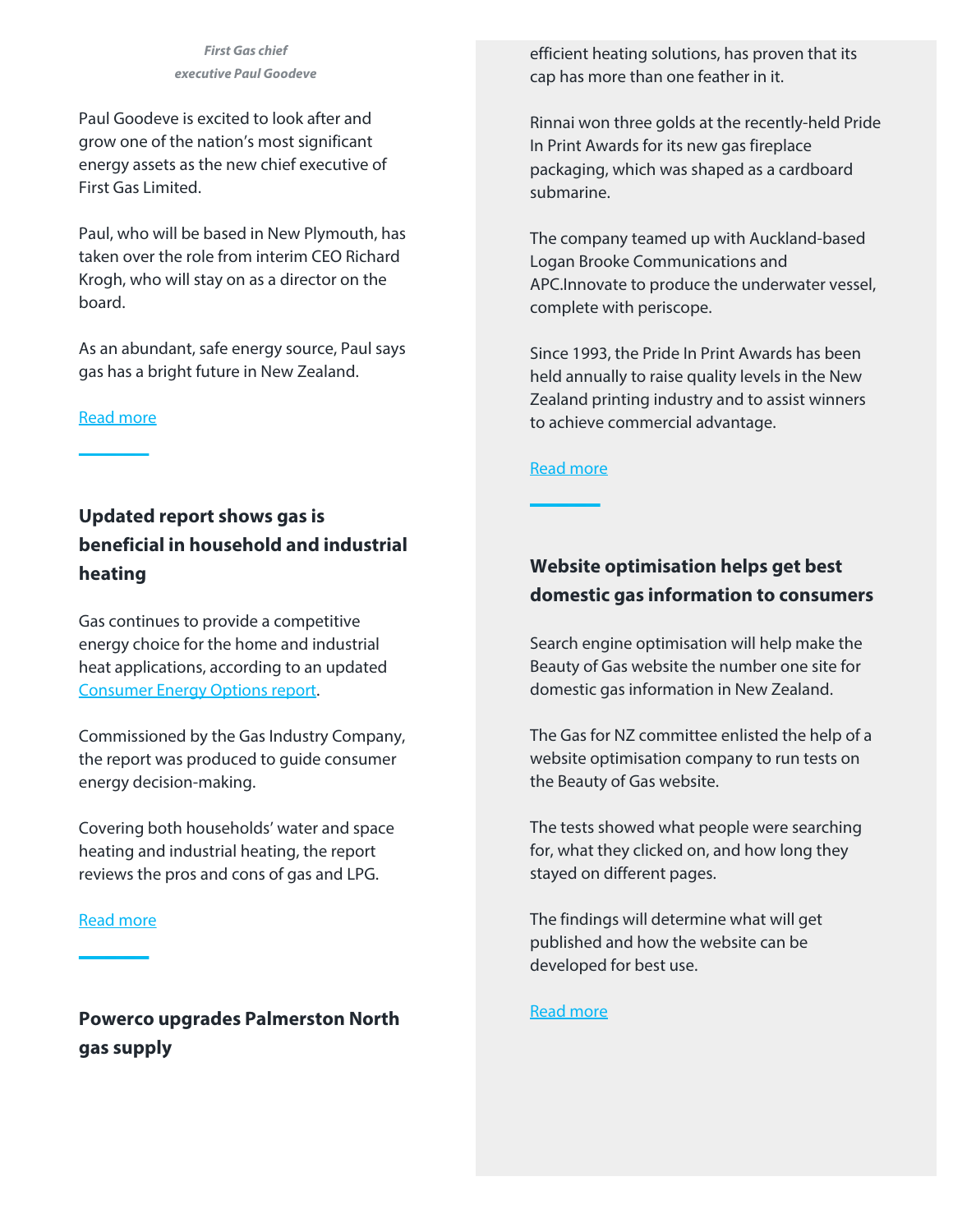

*Powerco Gas Operations Manager Don Elers*

An overhaul of the gas network which supplies Palmerston North City will improve future supply to the North Eastern area.

Powerco started work in June to install approximately 5km of gas main along SH3 and a new gas supply point.

Powerco Gas Operations Manager Don Elers said the \$1.2 million project will improve the reliability of the gas supply in the area and cater for increasing demand.

[Read more](http://www.lpga.co.nz/powerco-upgrades-palmerston-north-gas-supply.php)



STORY IDEAS?

**We are always looking for stories from both the natural gas and LPG worlds, as well as the wider gas community.**

If you have any story ideas for Gasline please [email Daniel](mailto:daniel@theprcompany.co.nz).